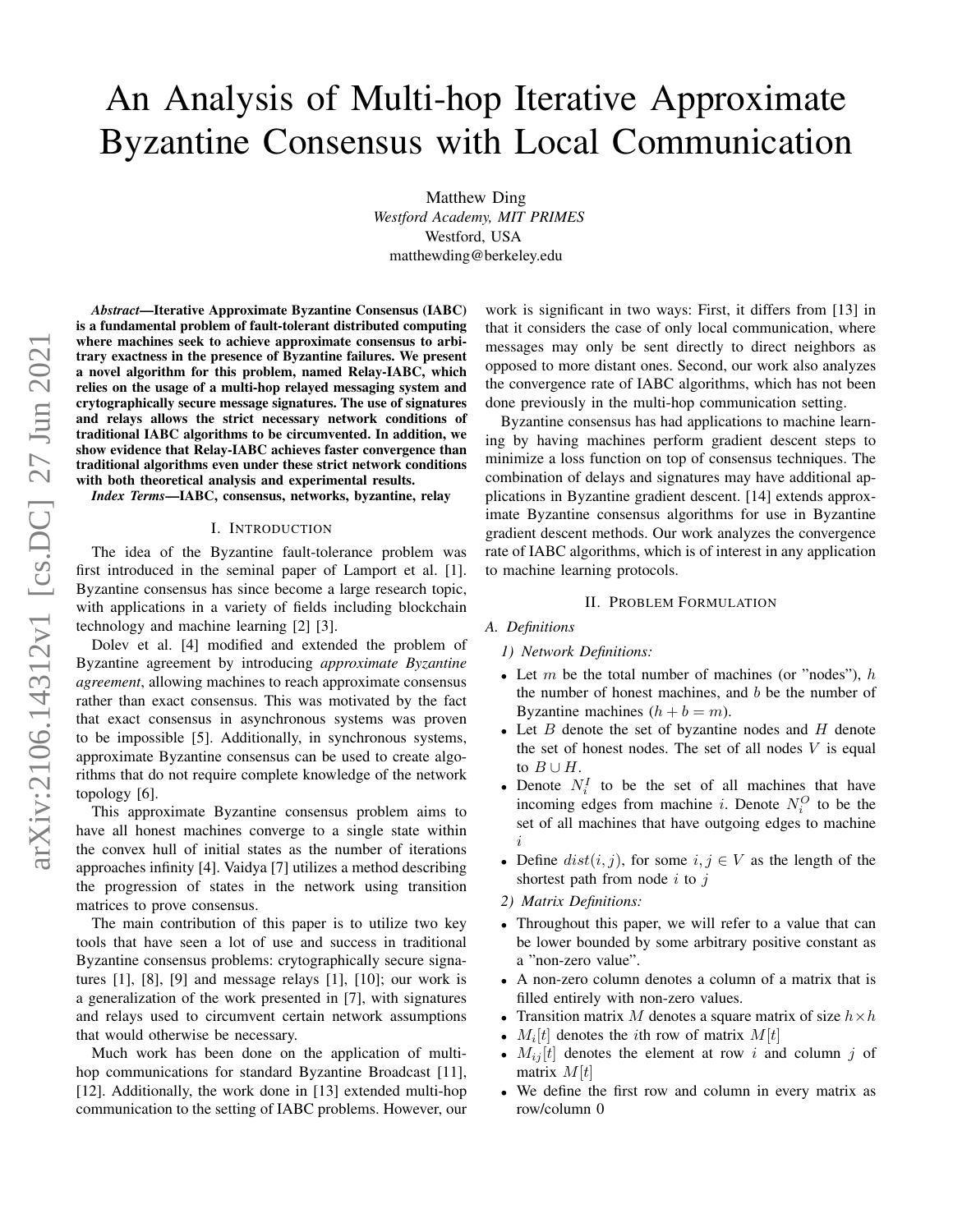# *B. Decentralized Communication Model*

We consider a static, directed network  $G(V, E)$ , where  $V =$  $\{0, 1, 2, ..., m - 1\}$  and E representing communication links between neighboring nodes. If  $(i, j) \in E$ , then node i may send messages to node  $i$ .

Our protocol is analyzed in the synchronous communication setting, where communication occurs over a sequence of iterations. Messages sent during an iteration are guaranteed to be received by the intended recipient before the beginning of the subsequent iteration, and given finite amount of time.

Each node  $i \in V$  starts with an initial real-valued input. The goal of the protocol is to approach a state that satisfies the following two conditions:

- 1) Validity condition: At the beginning of each iteration of the protocol, the state of each honest node remains within the convex hull of the states of all honest nodes at the beginning of the previous iteration.
- 2) Convergence condition: The difference between the states of any two honest nodes approaches zero as the number of iterations approaches infinity.

To make analysis easier, we will differentiate between *iterations phases*. We define an *iteration* as a given finite duration of time where machines may communicate with one another. During each iteration, every honest node sends and receives messages from its neighbors. Define a *phase* as a set of D iterations. Therefore the *ith* phase contains iterations  $iD$ to  $(i+1)D$ . Since the distance between any two honest nodes is at most D, any message from an honest node is guaranteed to reach all other honest nodes within D iterations.

Note that even though nodes do not have edges connecting to themselves, they may always "send" messages to themselves.

#### *C. Byzantine Failure Model*

Among the  $m$  machines in the decentralized network,  $b$ of them are Byzantine machines. Byzantine machines may deviate arbitrarily from the standard protocol. For example, a Byzantine machine may output any arbitrary real value, and send mismatching messages to each of its neighbors. However, key restrictions of Byzantine nodes are that they cannot forge signatures of honest users, and they cannot manipulate the contents of existing signed messages.

# III. RELAY-IABC ALGORITHM

# *A. Assumptions*

Definition III.1. Honest Subgraph: Define the honest subgraph as the graph that is formed by removing all byzantine nodes and all edges connected to byzantine nodes in the original graph.

- The number of byzantine machines is strictly less than one-third the total number of machines  $(b < \frac{1}{3}m)$ .
- We assume the honest subgraph is bidirectionally connected (there exists directed paths from every honest node to every other honest node).

• We assume the diameter of the honest subgraph is upperbounded by D.

Note that individuals machines do not need to have knowledge of the exact network topology besides the value of D.

# *B. Our Contributions*

Our work is an extension of the work done in [7]. Our network assumptions are much less restrictive. In particular, we assume no network connectivity assumptions besides the honest subgraph being bidirectionally connected.

The goal of this protocol is to use a relay system to bypass traditional network connectivity assumptions outlined in [15], which has a necessary but insufficient condition that each node has an indegree of at least  $2b+1$ . This requires that each honest node have at least  $b+1$  incoming edges from honest neighbors. On the other hand, bidirectional connectivity of the honest subgraph may possibly be achieved when each honest node has a maximum indegree of as low as one honest neighbor.

One additional advantage of Relay-IABC is that even for graphs with the strict network assumptions of [7], we show evidence that our algorithm achieves faster convergence than traditional non-relay algorithms both theoretically and empirically.

This comes at the tradeoff of higher communication costs, as now machines send to each other at most  $m$  sets of parameters in each message, as opposed to one parameter in most other algorithms in literature.

Our paper proposes an Iterative Approximate Byzantine Consensus algorithm with unforgeable signatures, which to our knowledge has never been done before. Signatures have seen lots of successful usage in standard byzantine consensus, but until now have not been used in Iterative Approximate Byzantine Consensus methods.

# *C. High-Level Idea*

Since the honest subgraph is bidirectionally connected, this allows all honest machines to receive signed messages from every other honest machine through a broadcast and relay system. Thus we create a pseudo-complete communication graph over the course of an entire phase of  $D$  rounds. Since a complete graph does indeed satisfy the necessary conditions of [15], our relay protocol achieves convergence as well.

We use a trimmed-mean aggregation step [7], [14] to ensure Byzantine robustness. The trimmed-mean step works by eliminating the greatest  $b$  values and the smallest  $b$  values, and then taking the arithmetic mean of the remaining values. By removing the greatest and least  $b$  values, we ensure that the maximum and minimum values of the set of remaining values are both values of honest machines. This prevents Byzantine machines from forcing the states of honest machines to deviate arbitrarily.

Each honest machine i keeps track of their own vector  $v_i$ . This vector consists of  $(v_i(0), v_i(1)...v_i(m-1))$ , where  $v_i(j)$  represents machine i's most recently updated record of machine j's state.  $v_i$  may not always contain a state that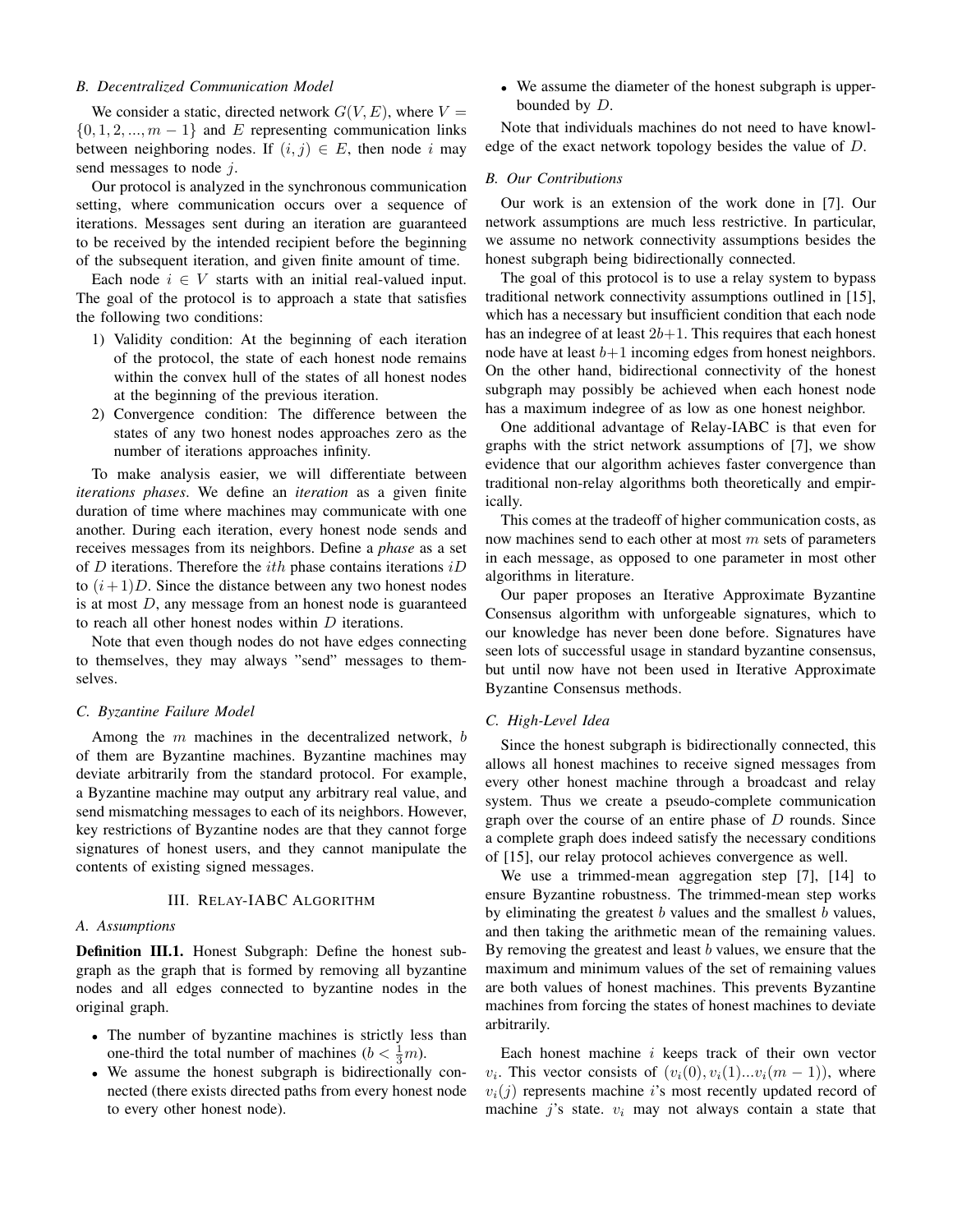was received from an actual message for each machine in the network, as machine  $i$  may not have yet have received a message from all machines within the current iteration.

Machine  $i$  only performs a trimmed-mean step after each  $D$  iterations, as this ensures that each broadcast of all honest machines has had sufficient time to relay across the entire graph and reach every other honest node. This means that each honest machine is outputting an identical message, their current state value, for D consecutive iterations.

We choose the specific value  $D$ , the upper-bound of the diameter of the honest subgraph, so after  $D$  iterations, all honest vectors will always contain more honest parameters than byzantine parameters. D is in the worst-case  $O(h)$ , but with high probability is  $O(\log h)$  in Erdos-Renyi random graphs [16].

The Relay-IABC algorithm guarantees that for all honest machines i and j, any state  $v_i(j)$  in the vector  $v_i$  will contain a valid signature from machine j.

# *D. Relay-IABC Algorithm*

In the following two sections, we prove the correctness of Relay-IABC by showing that it satisfies both the validity and convergence conditions.

# IV. VALIDITY OF RELAY-IABC

Let us consider an arbitrary iteration  $t$  of the Relay-IABC protocol such that  $t \geq 1$ . We prove the following theorem.

Theorem 1. *For each honest node* h*, the state of* h *at the end of iteration* t *remains within the convex hull of states of honest nodes from the end of iteration*  $t - 1$ *.* 

*Proof.* In iteration  $t$ , each honest node  $h$  receives every single honest nodes state from iteration  $t - 1$  (including its own), along with an arbitrary state from each byzantine node in the network. Thus, each honest node receives a total of  $2b + 1$ honest states and b byzantine states for the trimmed-mean update step in Algorithm 1. In this step, each honest node will sort their list of states and remove the greatest and least b values each.

For some arbitrary  $h$ , without loss of generality, define the set of the lowest b values as  $L$ , the greatest b values as  $G$ , and the remaining  $b + 1$  values of M. The state of node h at the end of iteration  $t$  is the arithmetic mean of all states within M. We now consider two possible cases of where byzantine nodes lie within these three sets.

1) Case 1:  $|B \cap M| = 0$ 

If all states within  $M$  are from honest nodes, this guarantees that the arithmetic mean of all values within set M will be within the convex hull of all honest states from iteration  $t - 1$ , proving the theorem.

2) Case 2:  $|B \cap M| \neq 0$ 

In this case, there exists at least one Byzantine node's state within the set M. This means that  $|H \cap M| \leq b$  and  $|(L \cup G) \cap H| \geq b+1$ . Since the size of both L and G is b, there exists at least one honest node's state in both

# Algorithm 1: Relay-IABC

Remark. *This algorithm is implemented by a specific honest machine i. Each honest machine*  $i \in H$  *will implement this algorithm concurrently.*

**Result:** Each state  $v_i(i)$  remains within the convex hull of the initial states at each Iteration  $t$ , and each state converges to the same value as Iteration  $t \to \infty$ .

Initialization:

 $v_i(i) \leftarrow$  Initial State of node i (with signature i).

for *Iteration*  $t \leftarrow 0$  to T do

Broadcast  $v_i$  to all machines  $j \in N_i^O$ Receive  $v_j$  from all machines  $j \in N_i^I$ 

**Remark.** When receiving  $v_j$ , ignore all parameters *received that are not properly signed. If no proper message is received from a certain node, set their incoming value to be an arbitrary predefined real value (e.g. 0).*

$$
G_i \leftarrow N_i^O \cup \{i\}
$$

for  $j \leftarrow 0$  to  $m - 1$  do

Remark. *In the next two lines, we do the following: Out of all parameters* v(j) *received from the broadcast step, set*  $v_i(j)$  *to a single* arbitrary one  $v'(j)$ 

$$
\begin{array}{l}\n\textbf{if } j \neq i \textbf{ then} \\
\mid v_i(j) \leftarrow v'(j) \\
\textbf{end}\n\end{array}
$$

end

if t mod  $D = 0$  then Trimmed-mean update step:

> In a new vector, sort the values of  $v_i$  in increasing order:

$$
v_i^* \leftarrow sort(v_i) \tag{1}
$$

Ignore the least and greatest  $b$  values, and set the value of  $v_i(i)$  to be the average of all remaining values in  $v_i^*$ , as defined below:

$$
v_i(i) \leftarrow \frac{1}{m-2b} \sum_{k=b}^{m-b-1} v_i^*(k) \tag{2}
$$

Add signature i to  $v_i(i)$ end

end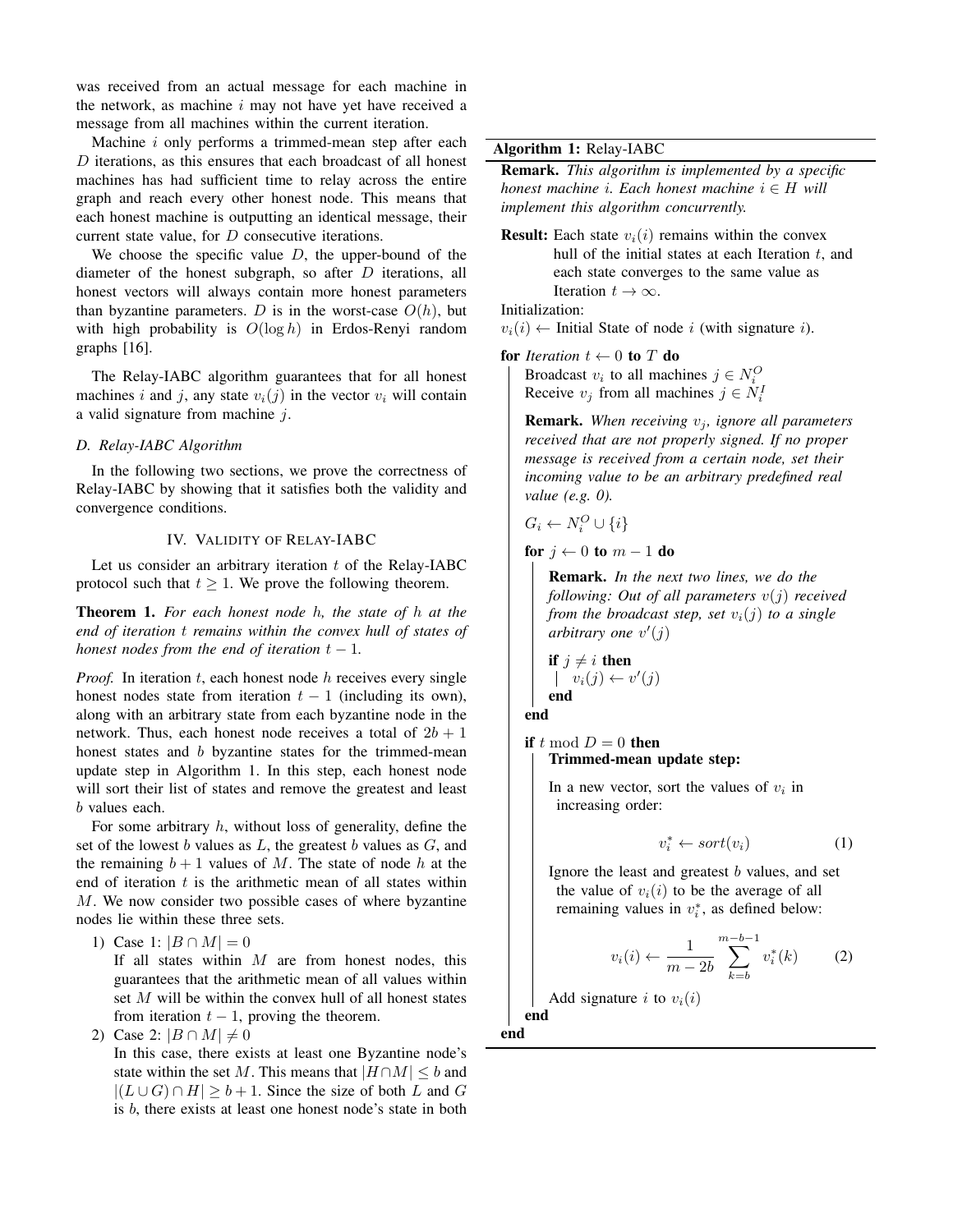$L$  and  $G$ . This implies that every single Byzantine state within  $M$  lies within the convex hull of honest states from iteration  $t - 1$ . The arithmetic mean of all states within  $M$  is thus also within this convex hull, proving the theorem.

 $\Box$ 

## V. CONVERGENCE OF RELAY-IABC

# *A. Overview*

In this section, we prove that the Relay-IABC algorithm satisfies the convergence condition for IABC. Our algorithm and proof is similar to that which is proposed in [7]. We will refer to said algorithm as "IABC", and the novel algorithm proposed in this paper as "Relay-IABC". We utilize the same transition matrices  $M[t]$  of size  $h \times h$  in [7] to model the network iterations.

The main difference between the two algorithms is that each single transition matrix in Relay-IABC corresponds a single phase, or a set of a D consecutive transition matrices in IABC. Since each node will receive a value from every other node in the graph within  $D$  iterations, communication in Relay-IABC per D iterations can be represented as a single iteration within a complete graph. In the next subsection, we prove that a complete graph satisfies the network connectivity assumptions of IABC. Thus, Relay-IABC satisfies the condition of convergence for IABC algorithms [7].

## *B. Source Component Proof*

We define a source component as an honest node that has a directed path of finite length to all other honest nodes in the network. A necessary condition outlined in [7] for a specific network to be able to converge with an IABC algorithm is that any arbitrary "reduced graph" (see Definition V.2) of the network must contain a source component.

Definition V.1. Complete Graph: A complete graph is a graph with vertex set V, and edge set E', such that  $\forall i, j$  such that  $i \neq j : (i, j) \in E'$ . The network itself contains b Byzantine nodes, h honest nodes, and  $||V|| = m$ .

A complete graph describes the de-facto communication during an entire phase: since the longest path between any two honest nodes is at most  $D$ , any two nodes may communicate with each other for at least one iteration during every single phase. We now introduce a graph that represents the network graph after the trimming in (2).

Definition V.2. Reduced Graph: A general reduced graph is a specific graph with all nodes in set  $B$  removed, along with their incoming and outgoing edges. Additional, we remove any arbitrary set of b incoming edges from each remaining node.

From now on, we choose to use the term "reduced graph" to specifically refer to the reduced graph of the complete graph in this paper. The reduced graph represents the "defacto communication links" between honest nodes after the trimmed-mean step is completed.

Note that there may be multiple reduced graphs for every complete graph, but only a finite number of them. Define  $R_f$ to be the set of all reduced graphs for a given complete graph, and define  $\tau$  as  $||R_f||$ . Note that this definition comes from [7].

We define a source component of a graph as an honest node that has a directed path to every other honest node in a graph. The following lemma is necessary to prove convergence of Relay-IABC [7]:

Lemma 2. Any arbitrary reduced graph contains at least one source component.

*Proof.* A reduced graph is constructed by removing *n* incoming edges from each node of a fully connected directed graph of at least  $2n + 1$  nodes. In this proof, we assume that the reduced graph has exactly  $2n + 1$  nodes. The case where the number of nodes exceeds  $2n + 1$  is a simple generalization.

In a fully connected graph of  $2n+1$  nodes, there are totally  $(2n+1)2n$  outgoing edges. Thus, after removing *n* incoming edges (which are also outgoing edges of some other arbitrary node) from each node, there still exists at least  $(2n + 1)n$ outgoing edges left in the graph. By Pigeonhole Principle, at least one node in the reduced graph, let us denote it as  $v_0$ , has at least  $n$  outgoing edges.

Denote the set of all nodes with direct incoming edges from  $v_0$  as set S. We know that  $||S|| \ge n$ . For each of the nodes which are not in the set  $S$  (there are no more than n nodes not in S), it is noted that each of them has  $n$  incoming edges.

Assume that none of these nodes have incoming edges from  $v_0$  or any node in set S. Thus, they can only have edges from at most a total of  $2n + 1 - 2 - n = n - 1$  nodes. However, it is known that all nodes have  $n$  incoming edges. This is a contradiction. Thus, they must either have one incoming edge from a node in  $S$ , or an incoming edge from  $v_0$ . Therefore we have proven that  $v_0$  is a source component.  $\Box$ 

The above proof also proves the following corollary.

Corollary 3. At least one node in a reduced graph of size  $2n + 1$  contains at least *n* outgoing edges.

This corollary will be used later in the paper to derive the convergence rate of the Relay-IABC algorithm.

### *C. Transition Matrix Analysis*

As explained in Section V-A, we use transition matrices to model the iteration of network states. However, each matrix  $M'[t]$  models communication over a set of  $D$  consecutive iterations (one phase) as opposed to just a single iteration. An intuitive understanding of the algorithm is that the communication graph per transition matrix  $M'[t]$  is a complete graph before trimming and a reduced graph after trimming.

The detailed proof of convergence is shown below:

**Lemma 4.** The product of two transition matrices  $M^1[t] \times$  $M^2[t]$  will have a column with at least  $b+1$  non-zero values.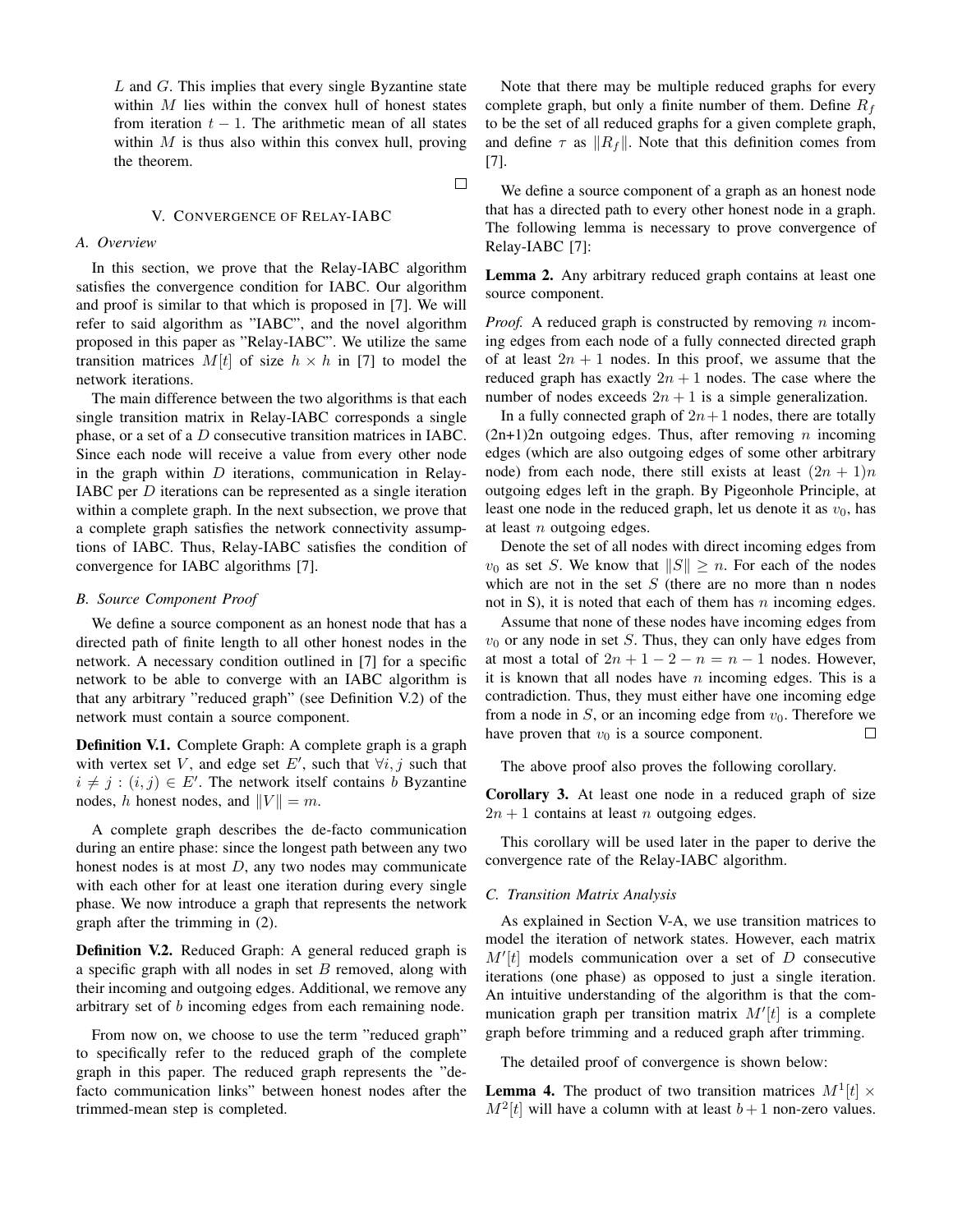*Proof.* From Corollary 3, it is shown that there exists a single node within the network with outgoing communication edges to at least b different honest neighbors *after the trimmed-mean step*. This implies that this single node has its values received by at least  $b+1$  nodes (including itself). Let us call this central node Node j. Thus, at least  $b + 1$  rows will have a non-zero value in column  $j$ , proving the lemma.  $\Box$ 

**Lemma 5.** Every transition matrix row  $M_i[t]$ , for all  $0 \le i \le$ h, will contain exactly  $b + 1$  non-zero values.

*Proof.* A transition matrix models the communication during a single phase, or a set of D iterations. This is modeled by a complete graph, so each node receives exactly  $3b + 1$  values from unique nodes. The trimming step will remove exactly 2b of these, leaving exactly  $b + 1$  remaining non-zero values  $M_i[t]$  $\Box$ 

Lastly, we introduce one more transition matrix definition:

Definition V.3. Scrambling Matrix: A scrambling matrix is defined by a transition matrix with at least one non-zero column.

We now introduce our main result:

**Theorem 6.** The product of three transition matrices  $M^1[t] \times$  $M^2[t] \times M^3[t]$  will result in a scrambling matrix.

*Proof.* From Lemma 4,  $M^1[t] \times M^2[t]$  contains a column of at least  $b + 1$  non-zero values. With loss of generality, define this column as Column j. From Lemma 5,  $\forall i$  such that  $0 \leq$  $i < 2b+1$ ,  $M_i^3[t]$  contains at least  $b+1$  non-zero values.

The size of any transition matrix  $M[t]$  is  $(2b+1) \times (2b+1)$ . From the Pigeonhole Principle,  $\forall i$  such that  $0 \leq i < 2b + 1$ ,  $\exists z$  such that  $(M^1[t] \times M^2[t])_{iz}$  and  $M^3_{zj}$  are both non-zero values. This implies that  $\forall i$  such that  $0 \leq i < 2b+1$ ,  $(M^1[t] \times$  $M^2[t] \times M^3[t])_{ij}$  is a non-zero value. In other words, column j of matrix  $M^1[t] \times M^2[t] \times M^3[t]$  is a non-zero column, proving the theorem.  $\Box$ 

From [7], Theorem 6 is sufficient to prove that Relay-IABC satisfies the convergence condition.

#### VI. CONVERGENCE RATE ANALYSIS

In this section we compare the convergence rates of IABC and compare it to Relay-IABC. We once again extend the transition matrices presented by Vaidya in [7] to show how Relay-IABC achieves convergence at a faster rate.

# *A. IABC Analysis*

Let  $M[t]$  be the transition matrix that models the update of iteration  $t$ . We now present some convergence analysis of IABC from [7]:

$$
\lim_{t \to \infty} \delta(\Pi_{i=1}^t M[t]) \le \lim_{t \to \infty} \Pi_{i=1}^t \lambda(M[t]) \tag{3}
$$

$$
\leq \lim_{i \to \infty} \Pi_{i=1}^{\left\lfloor \frac{t}{h\tau} \right\rfloor} \lambda(Q(i)) \tag{4}
$$

$$
= 0 \tag{5}
$$

Additionally,

$$
\lambda(M[t]) \le 1\tag{6}
$$

$$
\lambda(Q(i)) \le (1 - \beta^{h\tau}) < 1\tag{7}
$$

The network converges if and only if  $\lim_{t\to\infty} \delta(\Pi_{i=1}^t M[t])$ [7]. Thus, we see the convergence rate honest nodes in the entire network can be described empirically as the rate at which (4) approaches 0. The exponent in (7) comes from the fact that it takes the product of  $h\tau$  transition matrices  $M[t]$  to form scrambling matrix  $Q(i)$  given a network following the network assumptions of [7].

## *B. Relay-IABC Analysis*

We now analyze the specific convergence rate of Relay-IABC compared to IABC. From 6, we have proven that Relay-IABC only requires the product of three transition matrices to form a scrambling matrix. From [7], it also is shown that:

$$
\lim_{t \to \infty} \delta(\Pi_{i=1}^t M'[t]) \le \lim_{t \to \infty} \Pi_{i=1}^t \lambda(M'[t])
$$
 (8)

$$
\leq \lim_{i \to \infty} \Pi_{i=1}^{\lfloor \frac{t}{3D} \rfloor} \lambda(Q'(i)) \tag{9}
$$

$$
= 0 \qquad (10)
$$

Given that,

$$
\lambda(Q(i)) \le (1 - \beta^{3D}) < 1\tag{11}
$$

and  $3D \ll h\tau$ , then we see that (9) approaches zero much faster than (4). This evidence suggests that Relay-IABC achieves network converges at a significantly faster rate than traditional IABC. In our next section, we support this claim with empirical data.

## VII. PRACTICAL APPLICATIONS

In this section we discuss the merits of the Relay-IABC algorithm in the context of potential applications in the realworld.

## *A. Convergence Rate*

In this section, we seek to provide empirical evidence for analysis done in Section V-C through simulations. All code can be found at: https://github.com/matthew-ding/primes-project-2021.

We ran Python scripts to simulate a network of nodes running both the IABC and Relay-IABC algorithms. The network was generated as a random Erdos-Renyi graph ( $p = 0.8$ ), with 30 honest nodes and 14 Byzantine nodes. Each honest node was given a random initial state within  $(-110, 110)$  and byzantine nodes would output a random value approximately within that range with slight variation depending on which honest node they were communicating with.

In Figure 1, we plot the standard deviation of all honest nodes in the network over the iterations of the algorithm. We see that the Relay-IABC algorithm has an empirically faster convergence rate given the simulation parameters.